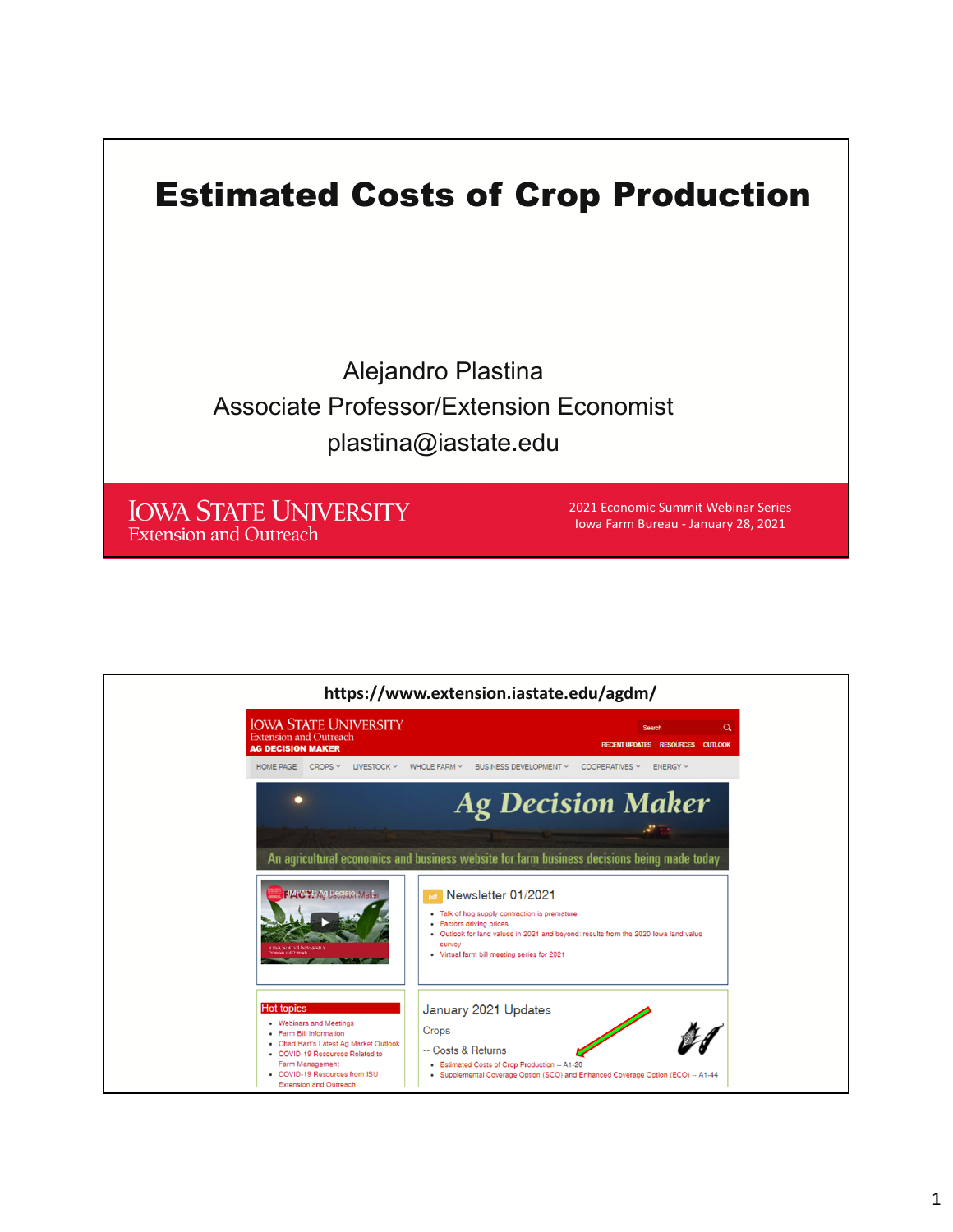## Average Costs for Farms in Iowa

- Cost estimates include:  $\boxtimes$  cost of purchased inputs  $\boxtimes$  return to land  $\boxtimes$  return to labor
- Cost estimates exclude: **E** return to management or profit margin **E** storage costs
- Differences in costs: fixed costs per acre (farm size), soil productivity, quantity of inputs used, timing of input purchase

**IOWA STATE UNIVERSITY Extension and Outreach** 

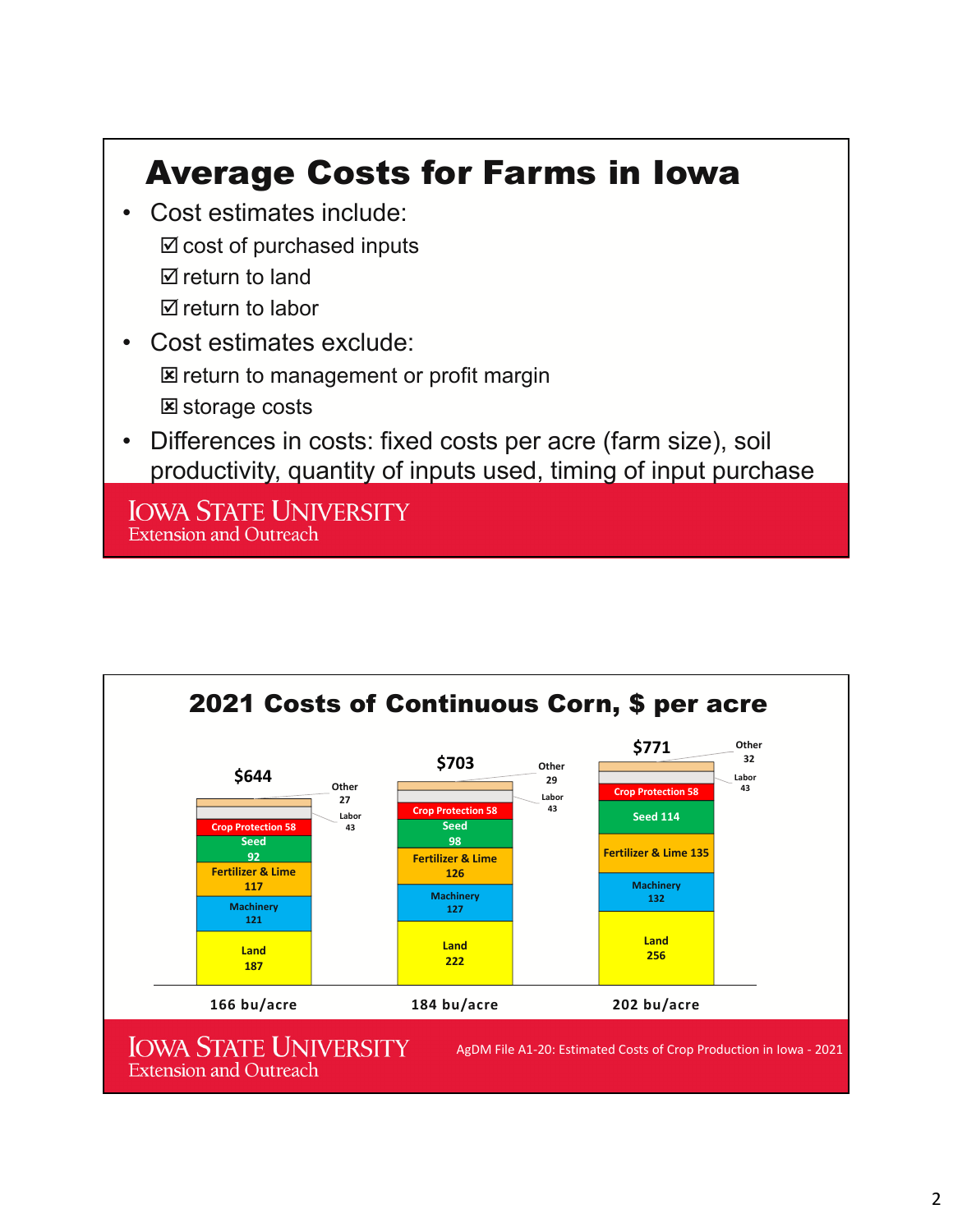

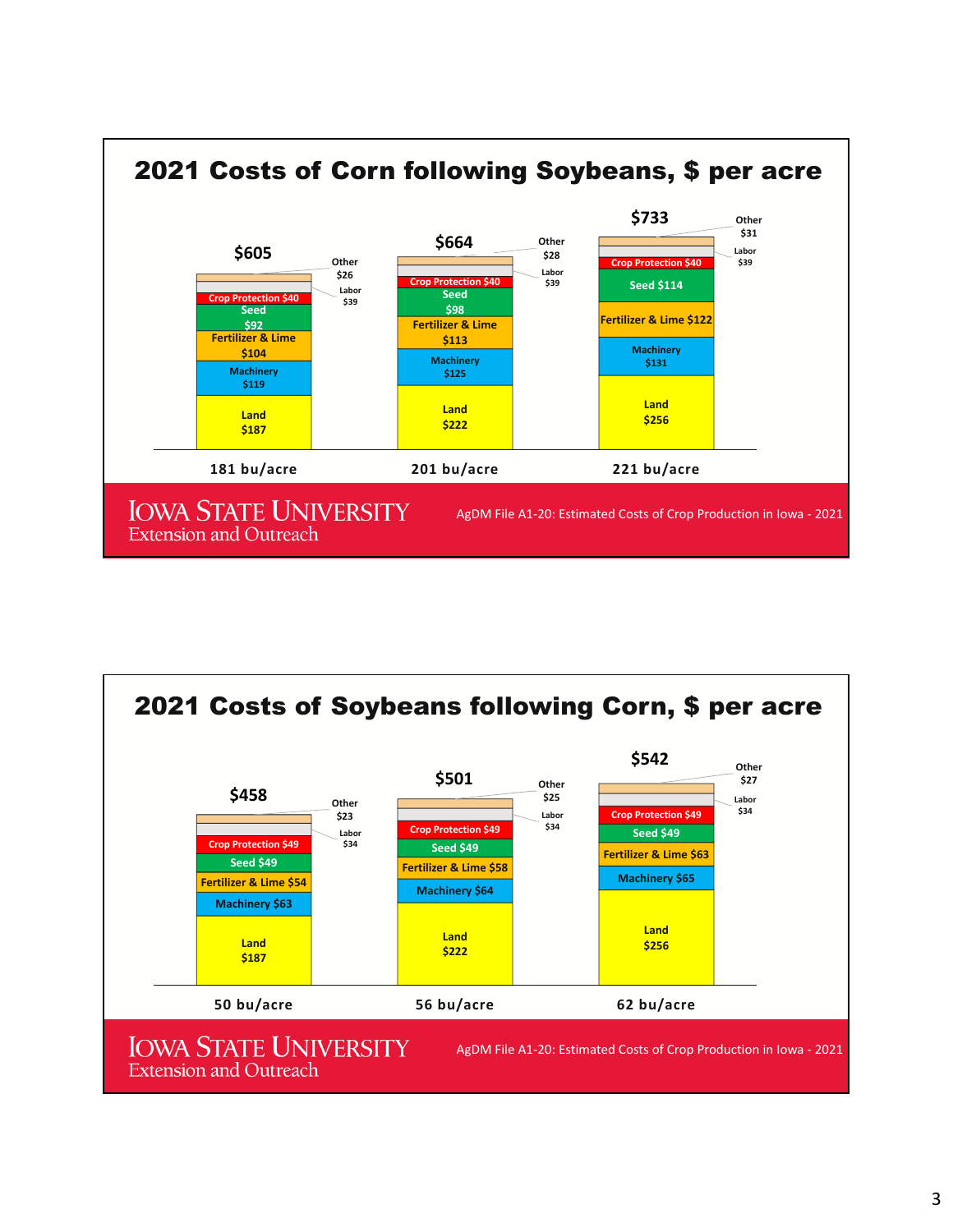